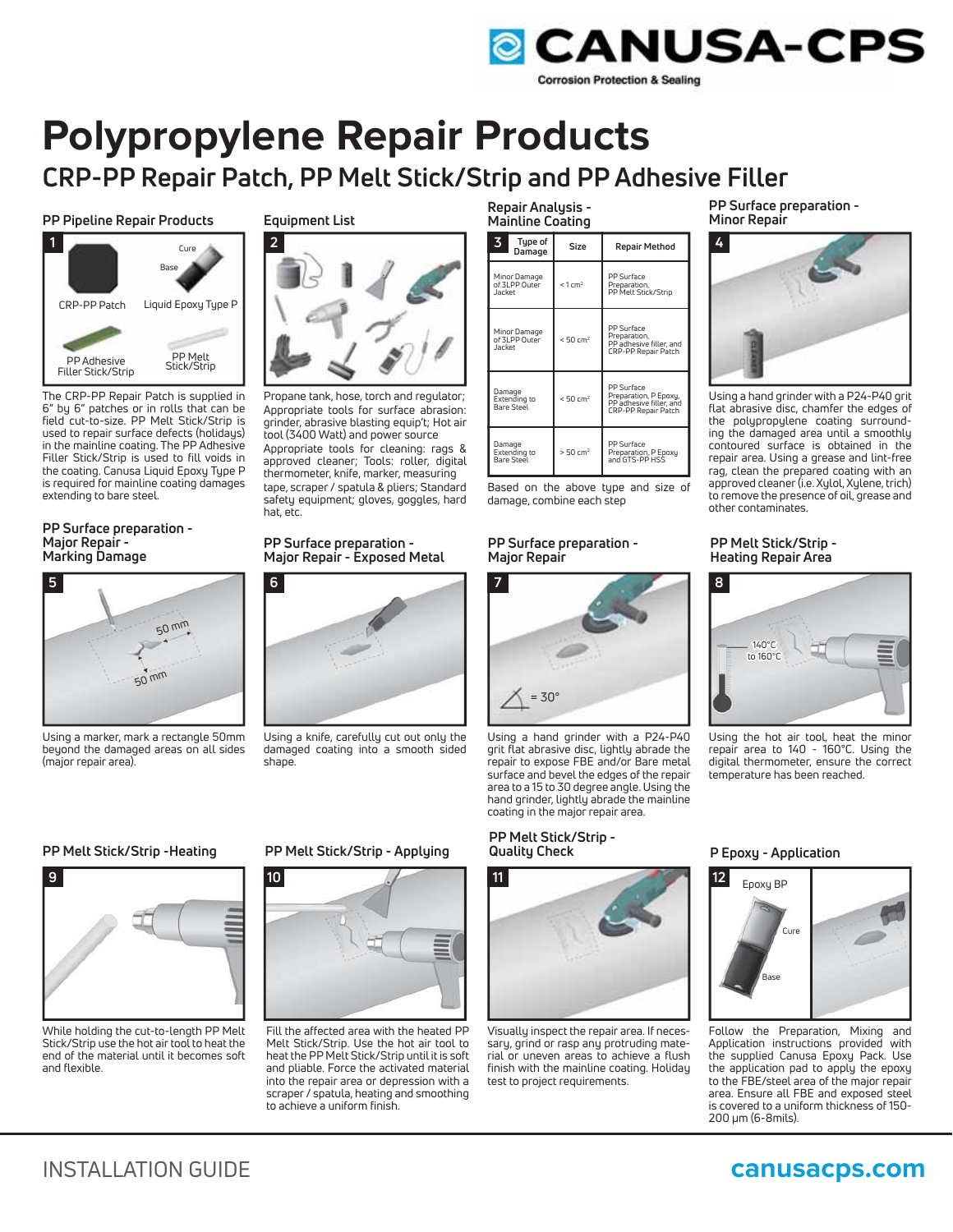### **P Epoxy - Force Curing**



Using the hot air tool, heat the epoxy and surrounding coating to 140-160°C until cured.

### **PP Adhesive Filler - Heating Repair Area**



Using the hot air tool, heat the repair area to 140 - 160°C. Using the digital thermometer, ensure the correct temperature has been reached.

**PP Adhesive Filler Stick/Strip - Heating Adhesive Filler**



While holding the PP Adhesive Filler with a pair of pliers, use the hot air tool to heat the material until it becomes soft and flexible.

**PP Adhesive Filler Stick/Strip - Applying Adhesive Filler**



Using the pliers and the scraper / spatula, fill the affected area with the heated PP Adhesive Filler material. Use the hot air tool to heat the PP Adhesive Filler material until it is soft and pliable. Force the activated material into the repair area with a scraper / spatula, heating and smoothing to achieve a uniform finish. If necessary, grind or rasp to achieve a flush finish with the PP mainline coating.

### **CRP-PP - Patch Measurement CRP-PP - Hot Air Welding**



Measure the dimensions required for the CRP-PP patch. Cut the CRP-PP patch to the appropriate size to cover the patch area, with a minimum 50 mm overlap from any point of the damage. Cut 4 corners off of patch to avoid lifting of corners. In order to improve application conditions and to provide optimum performance, the CRP-PP repair patch may be preconditioned to a temperature of 60-80°C prior to application over the damaged PP coating area.

### **CRP-PP - Post heating**



Using a propane torch and a medium flame, uniformly heat the entire outer surface of the CRP-PP repair patch and surrounding area for a minimum of 2-4 minutes.

### **CRP-PP - Heat PP repair area CRP-PP - Heat Repair Patch**



Use the hot-air tool to pre-warm the repair area to 140 - 160°C. Use a temperature measuring device to ensure the correct temperature.



Using the hot air tool, both sides of the CRP-PP repair patch shall be warmed to soften the adhesive and backing.



Using the hot-air tool and roller, weld the underside of the CRP-PP Patch to the repair areal of the PP mainline coating. Ensure a positive contact.

### **CRP-PP - Rolling**



During and after post heating the repair patch, carefully roll the patch from the center towards the each edge.

### **CRP-PP - Quality Check**



Test patch adhesion by gently pulling the edge of the backing back to ensure the adhesive remains in place and is fully bonded to the factory coating. The patch is well bonded when adhesive and coating remain intimately in contact. If required to improve bonding, more heat should be applied to the repair patch.

### **Repaired Area - Inspection**



After application of appropriate repair materials, a visual inspection shall be performed in order to verify the following:

- The applied PP Adhesive Filler has been applied to a smooth, uniform finish.
- There shall be no significant wrinkles, voids, cracks, or burn marks on the applied repair materials or surrounding sleeve/coating.
- The adhesive shall protrude all around the outer perimeter of all installed CRP-PP repair patch material.
- The distance between the outer edges of the repair patch and the damaged coating area shall be a minimum of 50mm after installation.